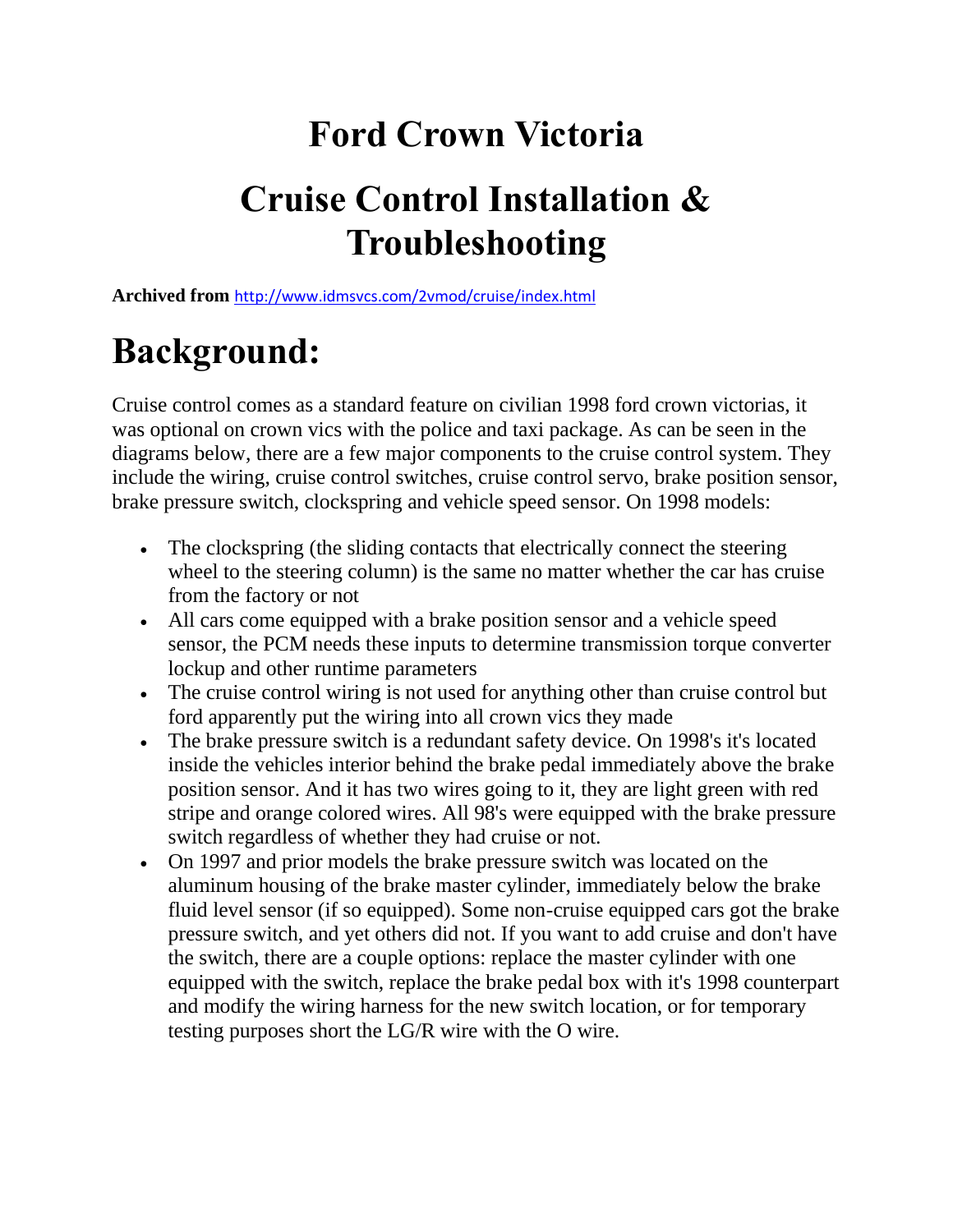*Note: This article is relevant to 1992 through 2004 crown vics. In the 2005 model year, the crown vic recieved electronic throttle control (aka "drive by wire"). And 2005+ crown vics no longer have any of the following components:*

- *mechnical cruise control servo*
- *mechanical cruise control actuator cable*
- *mechanical accelerator cable*

*Installing cruise control on the 2005 and later crownvics involves fewer steps than on earlier vehicles: first install a new steering wheel with the cruise control switches on it. Then visit your local ford dealer and have them use their ids/vcm setup to update the vid block and calibration strategy in the pcm to their speed control enabled counterparts. See the [Ford IDS scantool screenshot webpage](http://www.idmsvcs.com/2vmod/fordids/screenshots/index.html) for further details on installing cruise control in a 2005+ crownvic.*

The cruise control servo and actuator cable are not installed on crownvics unless they came factory equipped with cruise. Below is a list of different service part numbers for the servo

| Part Number          | From | To   | <b>Suggested Retail</b> |
|----------------------|------|------|-------------------------|
| <b>F8VZ-9C735-BA</b> | 1992 | 1994 | \$310.85                |
| XW7Z-9C735-AA        | 1995 | 2002 | \$205.65                |
| 3W7Z-9C735-AA        | 2003 | 2004 | \$206.55                |

*Note: 1995-1997 lincoln towncars have the same service part number as 1995-2002 crown vics do. But for the 1998 and later model years, towncars got their own unique servo that gets vehicle speed & brake pedal engagement signals via the scp databus.*

All the electronic servos used in crown vics and marquis from mid-1992 to 2002 have the same electrical connector and pinout, the difference is in the calibration of the servo. Installing a servo with the wrong service part number may cause the transmission to downshift at odd times as the servo is not properly calibrated to the shift pattern of the transmission. 1992-1994 vics used the AOD-E transmission, 1995 and later vics use the 4R70W transmission.

There are a bunch of different service part numbers for the cruise control actuator cable that links the cruise servo to the throttle body but they all share the same basic # of 9A825. Each model year range in the list below has it's own unique service part number for the actuator cable: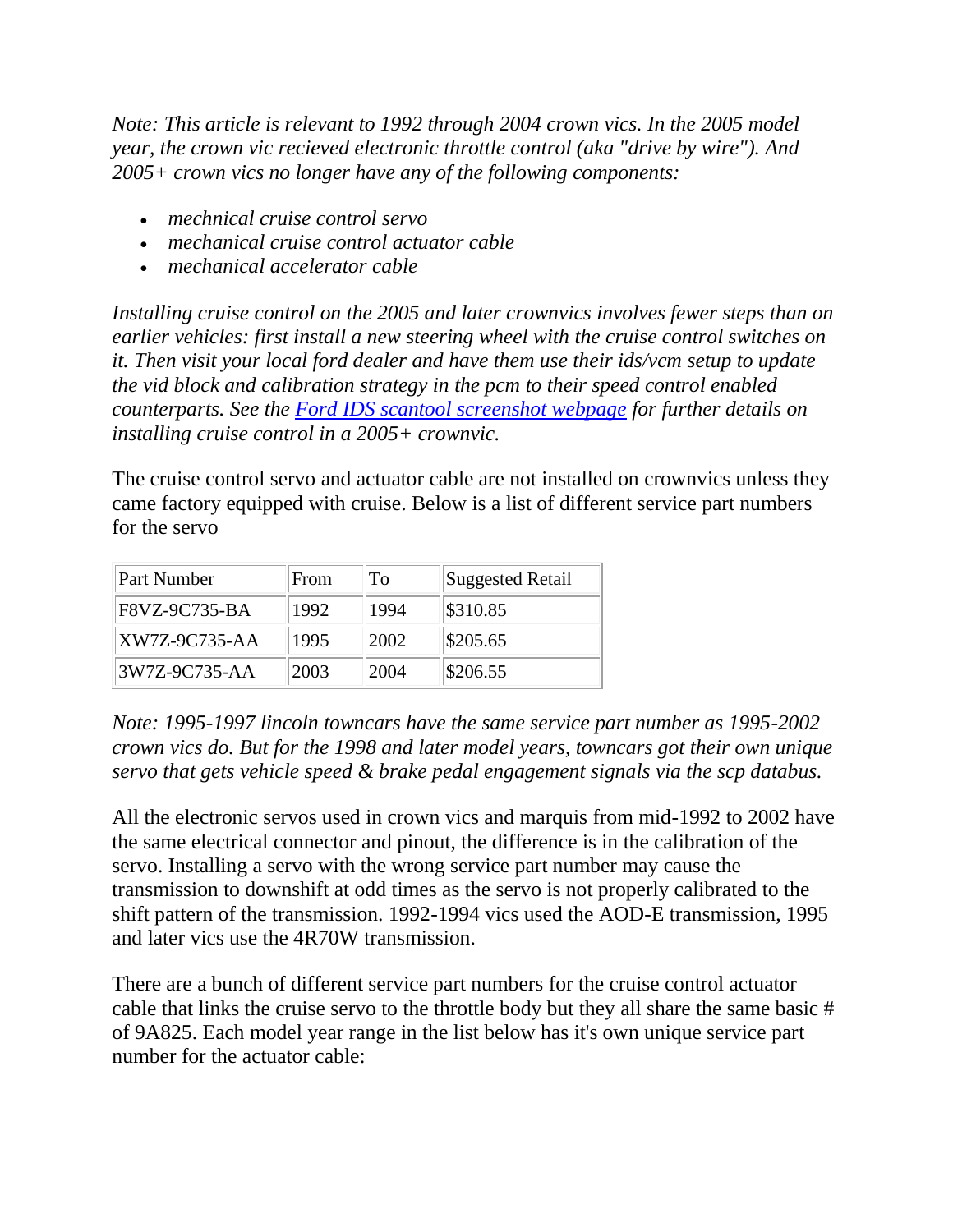| Part Number (Gasoline<br>Powered Vehicles) | From | To   | <b>Suggested Retail</b>  |
|--------------------------------------------|------|------|--------------------------|
| F1VY-9A825-A                               | 1992 | 1992 | Obsolete                 |
| F3VY-9A825-A                               | 1993 | 1993 | Replaced by F4VY-9A825-A |
| F4VY-9A825-A                               | 1994 | 1994 | Obsolete                 |
| F5VY-9A825-A                               | 1995 | 1995 | Obsolete                 |
| F6VZ-9A825-AE                              | 1996 | 1997 | \$52.35                  |
| F8VZ-9A825-AA                              | 1998 | 1998 | \$32.45                  |
| XW7Z-9A825-AA                              | 1999 | 2000 | \$28.68                  |
| 1W1Z-9A825-AA                              | 2001 | 2004 | \$25.43                  |

As can bee seen above, there are multiple variants of the speed control actuator cable for a crown vic. Some year ranges will interchange. For instance, initially I was using the actuator cable out of a 1996 crown vic in my 1998 vic. But some year ranges will not work as evidenced by the email message that I received informing me that someone tried an actuator cable from a 1995 vic in their 1998 vic and it physically didn't fit. But this could probably be explained by the fact that in 96', the intake manifold was changed to plastic construction and the throttle body relocated. If you want to play it safe, order a new actuator cable from ford before beginning the project. For most model years, actuator cables are around \$25, but for some years they are as high as \$50.

If you notice any small cracks in the donor vehicle's actuator cable's jacket like I did, definetly replace it. Small cracks usually get larger given enough time. If the inner cable throttle actuator cable is exposed, it has the potential to bind against some other object in the engine bay and possible cause a vehicle collision. And if you live in a cold climate, it's possible for water to enter the cable assembly and freeze if the outer protective jacket is broken too.

Also note that the cruise control actuator cable moves in relation to the engine and body of the car. On high mileage vehicles, watch actuator cables for chaffing anywhere the cable contacts other part in the engine bay. This problem is very real, and the factory cable has thick piping insulation on it in places to help prevent the onset of this type of problem. The size and length of this insulation varies according to model year. 1996-1997 vehicles have slightly longer piping insulation on the actuator cable than later ones. And the 1998+ vehicles have a crash bracket near the throttle body that holds the accelerator and speed controls cable in place.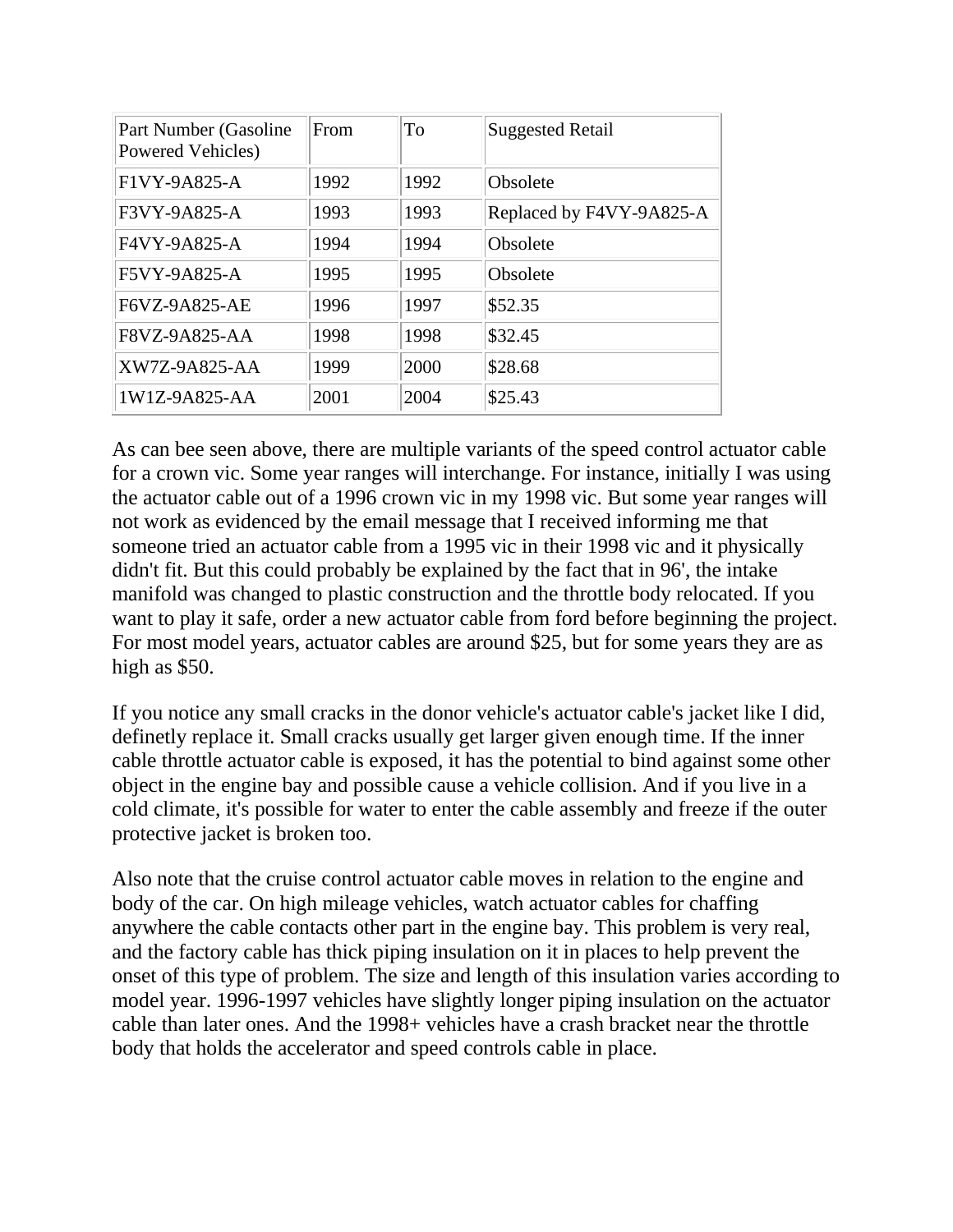Next part on the list is the mounting bracket that attaches to the bottom of the cruise servo. Are two variations of this bracket:

| Part Number         | From | To   | Suggested Retail |
|---------------------|------|------|------------------|
| <b>F2VY-9C736-A</b> | 1993 | 1995 | \$8.48           |
| F6VY-9C736-A        | 1996 | 2004 | \$16.48          |

Also need three bolts to secure the bracket to the servo: hardware number N806515- S2 (1 bolt)

Next up on the list is the mounting bracket with three studs on it that goes on the underside of the fender liner and on the other side of the fender liner attaches to the servo mounting bracket.

| Part Number        | From |      | Suggested Retail |
|--------------------|------|------|------------------|
| F1VY-9C809-A  1992 |      | 2002 |                  |

*Note: Many revisions of ford service parts literature incorrectly list the above part as only fitting 1992-1999 crown vics. But it is the proper part for 2000-2004 crownvics as well. You may have to supply false information to your parts vendor to obtain this part. (i.e. inform the dealer that you own a 1998 crown vic, when you really have a 2004 crown vic)*

Will also need three nuts to secure the under fender liner bracket to the one above it: hardware number N621905-S56 (1 nut) (??invalid number??)

And there are also three self tapping screws to hold the servo to the servo bracket. (New cruise control servo service part assemblies come without any threads machined in the mounting holes.)

The ford dealership suggested retail price on the cruise servo  $+$  actuator cable  $+$  fender mounting brackets is over \$200, but one ought to be able to acquire a junkyard setup for \$75 or less. But salvage yard prices on infrequently sold parts such as cruise control servos vary widely among yards so you may wish to shop around a little bit. Be careful if you choose the "pre-owned" route for your cruise servo and your parts come from a "full service" salvage yard. Most recent ford cruise control servos on vehicle look nearly identical at a quick glance and you could well end up with the servo out of the wrong vehicle. For example, putting a servo from a recent ford taurus in your crownvic will likely work as the taurus still uses a conventional vss (vehicle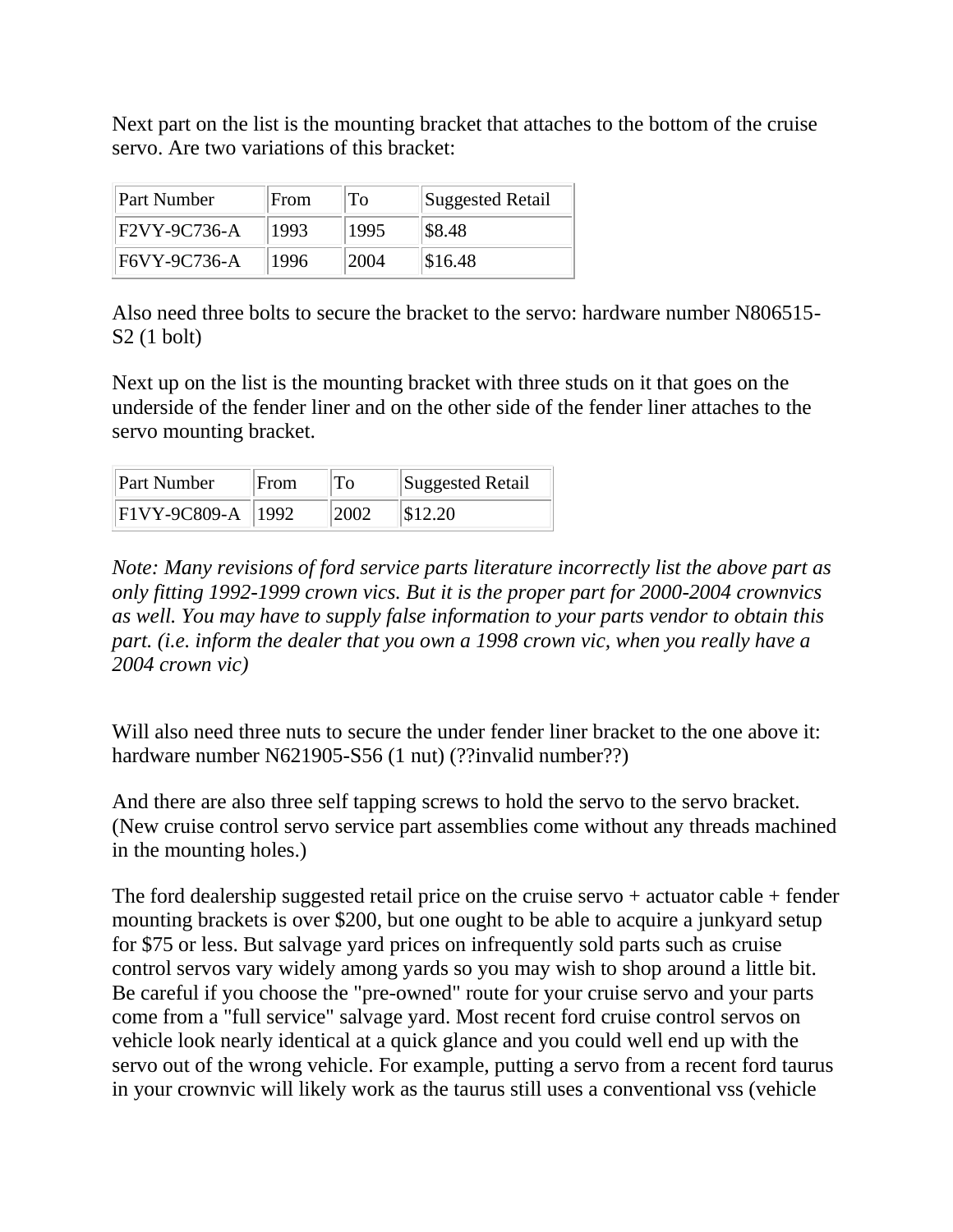speed signal) and the connector pinout and actuator cable attachment system are the same, but the internal electronic calibration of the servo is somewhat different.

If you find that the cruise servo electrical connector on the fender liner is damaged, a repair pigtail and connector are avaliable for under \$40. The part number for it is: F58Z-14489-HA

Steering wheels without cruise switches have to be replaced to install the switches. Ford suggested retail for the vinyl steering wheels complete with cruise switches installed is around \$150. Might get lucky with a junkyard wheel but salvage yard steering wheels are often:

- worn
- weathered
- wrong color
- have defective switches due to corrosion
- damaged due to airbag deployment (1996-1997 wheels only)
- additionally, many salvage yards will only sell entire steering column assemblies, and will not sell the steering wheel seperatetly

Some people have upgraded their steering wheels to leather wrapped ones while installing cruise, as the leather wrapped ones are not too much more expensive from ford than the vinyl ones for the 1998+ cars. Some have installed steering wheels out of entirely different vehicles such as the mustang and taurus into their vics. Big thing to watch for here is whether the airbag currently installed in your vic will physically fit in the new wheel. A new driver's side airbag for a vic is over \$500 from ford, some vehicles are considerably more expensive. Another point to keep in mind is whether the spline count and diameter on the steering shaft of your vic is the same as the circular mounting hole on the donor steering wheel. And yet another issue is whether the clockspring connectors are the same, but as long as you opt for a steering wheel with the same features as your old wheel and keep your original airbag this probably will not be a concern. But if you do opt for features such as redundant radio and climate control system steering wheel controls, chances are you'll need to install a new clockspring too. Note that some towncars have lighted cruise control switches, but crown vics do not. A word about salvage yard clocksprings: do not reuse a clockspring out of a vehicle with a deployed airbag as the wires inside the clockspring are physically very thin and airbags consume massive amounts of power when they deploy which usually damages the clockspring.

Some have asked about steering wheel and airbag compatibility between the years. There are four different steering wheel designs used in the 92+ crown vics: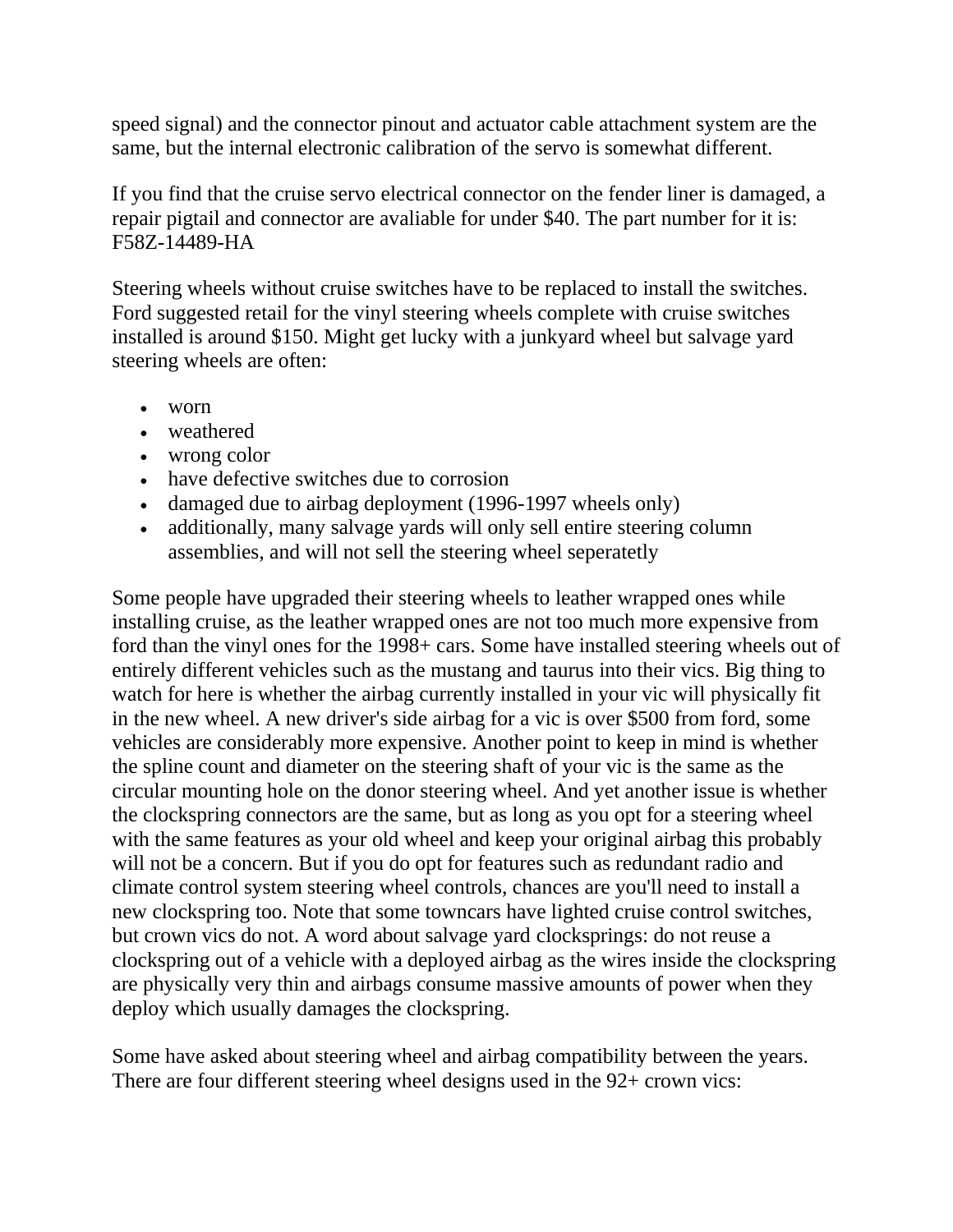- 92' 95' wheel with the rectangular "brick" airbag. On these vehicles, pushing the center of the steering wheel inwards does not engage the horn, instead one has to push one of the two seperate horn switches located towards the top of the steering wheel.
- 96'-97' wheel with an airbag that is the same shape as the airbags in 96'-99' tauruses and 94'-04' mustangs. The horn is engaged by pushing the airbag inwards. The actual horn switch is seperate from the airbag assembly.
- 98'-04' newer style steering wheel. The horn is engaged by pressing the airbag assembly inwards like the 96'-97' ones are. But the actual horn switch is integrated into the airbag. If the horn switch were to fail, to get a functional horn again one would have to purchase an entire \$500+ airbag assembly from ford. Fortunetly, horn switch failure is an extremely rare event on these vehicles.
- 05'-06' newest style steering wheel. These vehicles recieved a completely redesigned steering column that does not share any parts with the previous model years. And these steering wheels will not fit/work in an earlier crown vic.

For obvious reasons, a 98'-04' style steering wheel will not work in a 96'-97' or 92'-95' crown vic unless you also change the airbag and clockspring. Also note that just because an airbag has the same physical shape & appearance as another does not mean that it is same airbag. For instance, 98'-00' vics have single stage airbags, but 01'-04' vics have dual stage airbags with two seperate charges inside.

Additionally, keep in mind that most ford trucks have a steering column with a different steering shaft diameter and spline design than their passenger car counterparts. This means that although an explorer or f150 steering wheel may look very similar to the one in your crown vic, it will not physically fit in your vehicle.

| F8AZ-3600- BAK | 1998 | 2002 | With speed control, Deep Slate Blue, Vinyl<br>for trim code $(-R)$                 | \$162.48 |
|----------------|------|------|------------------------------------------------------------------------------------|----------|
| F8AZ-3600-BAZ  | 1998 | 2002 | With speed control, Light Graphite, Vinyl for<br>trim codes $(-2)$ $(-X)$          | \$162.48 |
| F8AZ-3600-BBK  | 2000 | 2003 | With speed control, Deep Charcoal, Vinyl for<br>trim codes $(-W)$                  | \$149.68 |
| F8AZ-3600-BAA  | 1998 | 1998 | With speed control, Prairie Tan, Vinyl for<br>trim code $(-Y)$                     | \$162.48 |
| XW7Z-3600-ABE  | 1999 | 2003 | With speed control, Medium Parchment,<br>Vinyl for trim codes $(-G)$ $(-H)$ $(-J)$ | \$109.12 |

Below is a listing of steering wheels avaliable for selected 1998 and later crown victorias: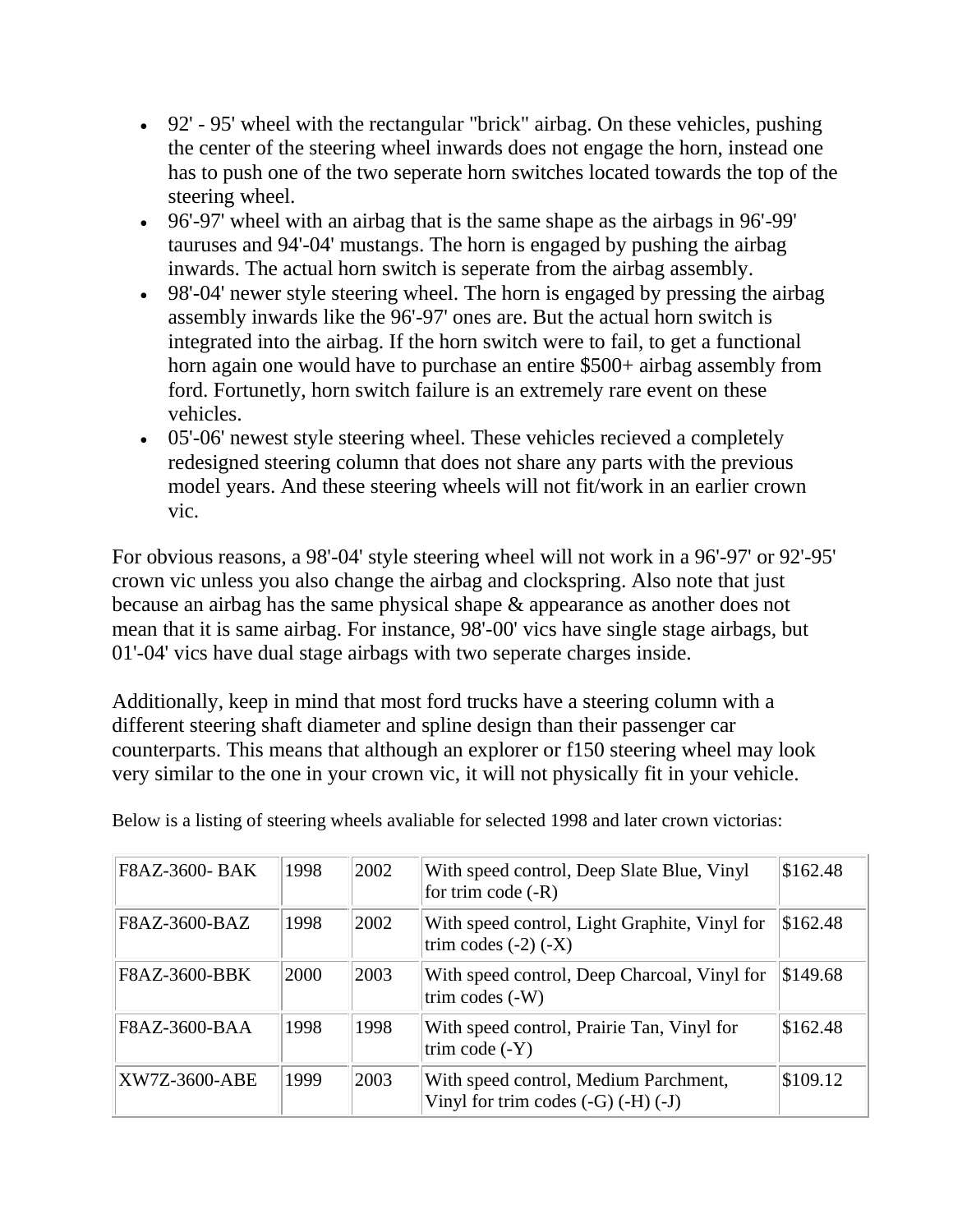| F8AZ-3600-BBG | 2003 | 2003 | With speed control, Light Flint, Vinyl                                                                  | \$162.48 |
|---------------|------|------|---------------------------------------------------------------------------------------------------------|----------|
| F8AZ-3600-BBB | 1998 | 2002 | With speed control, Deep Slate Blue, Leather<br>wrap for trim code $(-R)$                               | \$196.00 |
| F8AZ-3600-BBC | 1998 | 2002 | With speed control, Light Graphite, Leather<br>wrap for trim code $(-2)$ $(-X)$                         | \$178.50 |
| F8AZ-3600-BBE | 2000 | 2003 | With speed control, Deep Charcoal, Leather<br>wrap for trim code (-W)                                   | \$178.50 |
| F8AZ-3600-BBA | 1998 | 1998 | With speed control, Prairie Tan, Leather wrap<br>for trim code $(-Y)$                                   | \$178.50 |
| XW7Z-3600-BBE | 1999 | 2003 | With speed control, Medium Parchment,<br>Leather wrap for trim codes $(-G)$ $(-H)$ $(-J)$               | \$141.37 |
| F8AZ-3600-BBH | 2003 | 2003 | With speed control, Light Flint, Leather wrap                                                           | \$191.22 |
| F8AZ-3600-BBL | 2003 | 2003 | With speed control, Midnight Black, Leather<br>wrap for trim code (-W)                                  | \$149.68 |
| F8AZ-3600-AAK | 1998 | 2002 | Without speed control, Deep Slate Blue,<br>Vinyl for trim code (-R)                                     | \$162.48 |
| F8AZ-3600-AAZ | 1998 | 2002 | Without speed control, Light Graphite, Vinyl<br>for trim code $(-2)$ $(-X)$                             | \$162.48 |
| F8AZ-3600-ABA | 2000 | 2003 | Without speed control, Deep Charcoal, Vinyl<br>for trim code (-W)                                       | \$162.48 |
| F8AZ-3600-AAA | 1998 | 1998 | Without speed control, Prairie Tan, Vinyl for<br>trim code $(-Y)$                                       | \$151.15 |
| XW7Z-3600-ABA | 1999 | 2003 | Without speed control, Medium Parchment,<br>Vinyl for trim codes $(-G)$ $(-H)$ $(-J)$                   | \$111.87 |
| 1W3Z-3600-BAB | 2001 | 2002 | With speed control & radio/heater controls,<br>Medium Dark Graphite, Leather wrap                       |          |
| 1W3Z-3600-BAE | 2003 | 2003 | With speed control & radio/heater controls,<br>Flint, Leather wrap                                      | \$259.38 |
| 1W3Z-3600-BAF | 2001 | 2003 | With speed control & radio/heater<br>controls, Parchment, Leather wrap for trim<br>codes (-G) (-H) (-J) | \$259.38 |
| 1W3Z-3600-BAH | 2001 | 2003 | With speed control & radio/heater controls,<br>Deep Charcoal, Leather wrap (-W)                         | \$259.38 |

Notes: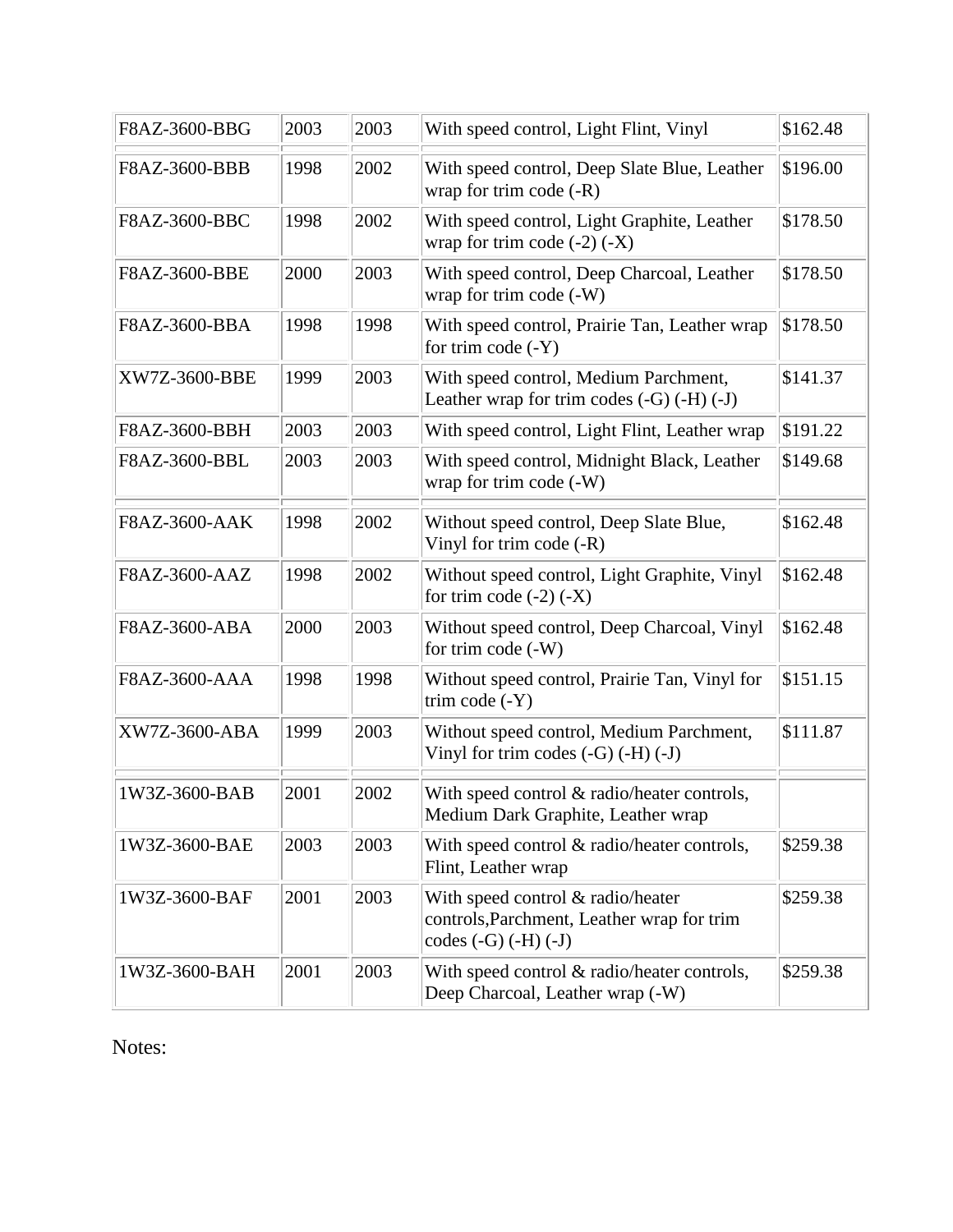- There are subtle changes in crown vic interior color options among different model years. For instance, in 1999 the prairie tan interior color was deleted and replaced with medium parchment. And in 2003, light graphite was deleted and replaced with light flint. Overall airbag & steering wheel dimensions are the same between all 1998-2003 crown vics.
- The group of steering wheels labelled as "without speed control", do not have the cruise control switches on them. But these wheels may be potentially be useful to a department that does not want their officers using speed control under any circumstances.
- The above list of steering wheels was compiled a few years ago. Inquire at your local ford dealer for current pricing information if desired. Also, some of the steering wheels listed above have been discontinued and are now "obsolete". A relatively fast selling steering wheel like the 98-02 police blue unit was still avaliable as a service part as of june 2009. But the relatively slow selling grey civilian leather wrap steering wheel was "obsolete" and no longer avaliable as of june 2009.

### **Installation:**

Cruise servo install:

- Bolt holes for cruise control servo were pre-drilled in driver's side fender liner
- Push the metal mounting bracket up from underneath the driver's side fender liner
- Place the servo on top of the studs on the top of the fender liner
- Place nuts onto studs, tighten to secure the servo in place

Cruise control actuator cable install:

- Line ball on cable up with cruise servo grooves
- Twist servo cable plug to secure in place
- Remove plastic engine cover
- Route cruise cable from servo to throttle body area
- Secure cruise linkage cable to throttle linkage by clipping in pace
- Bolt cruise linkage jacket to bracket

Steering wheel installation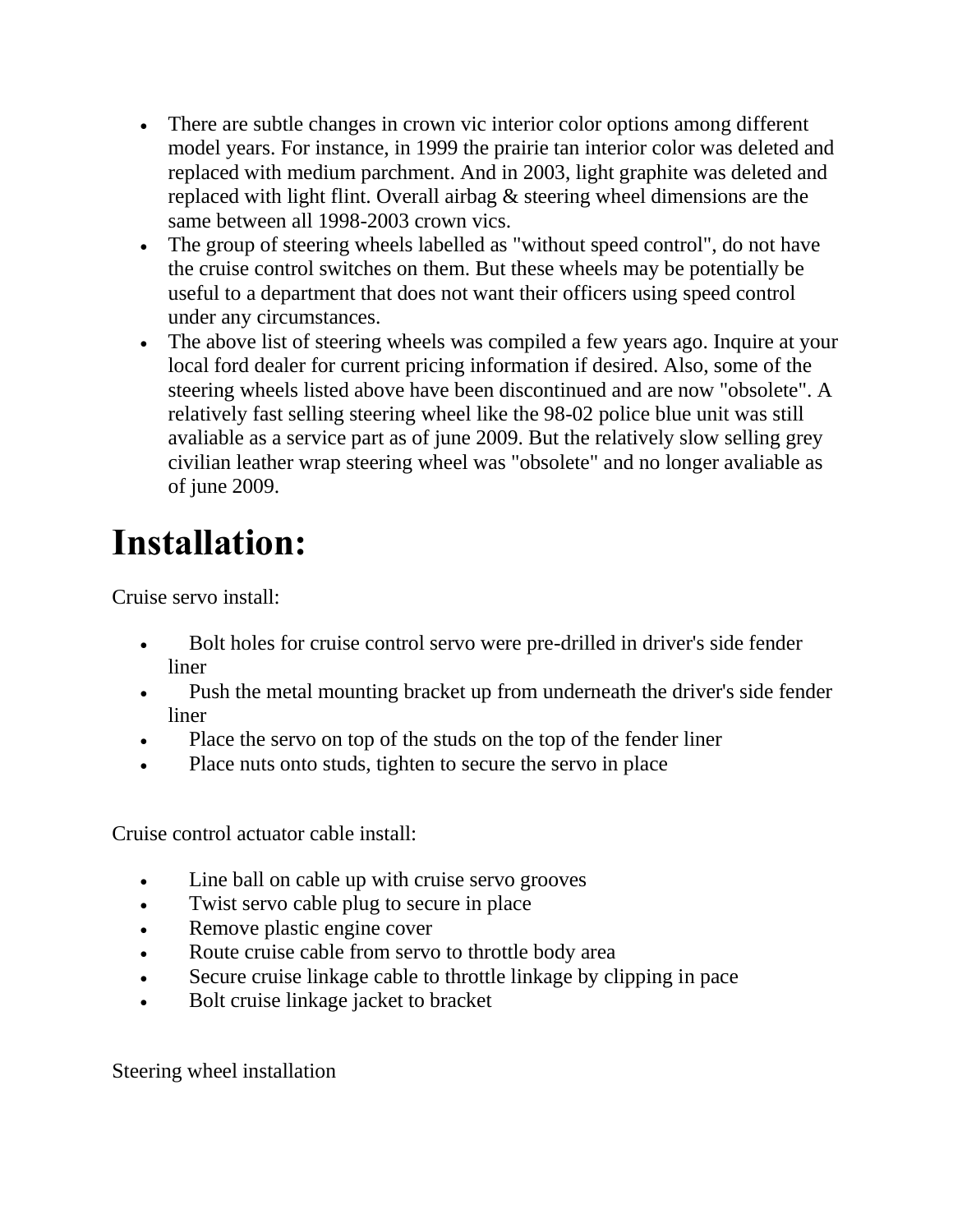- Disconnect positive and negative terminals from battery
- Wait ten minutes for airbag backup power supply to discharge
- Remove 2 airbag bolt plastic covers from steering wheel
- Remove 2 bolts that secure airbag to steering wheel
- Slide airbag out of steering wheel
- Disconnect airbag electrical connectors
- Remove torx50 bolt from center of steering wheel
- On 1997's and prior, use a standard steering wheel/harmonic balancer puller to pull the wheel
- On 1998 and up models, loosely screw in torx50 bolt and use two jaw puller to remove wheel
- Place new wheel onto steering column, tighten center bolt, plug together electrical connectors and reassemble

Cruise should now engage when car reaches 30MPH, cruise ON switch is pressed, and speed is set using set accel switch.

The car may need a front end alignment after new steering wheel install to get steering wheel centered when the front tires are pointed straight ahead. Cost varies for this procedure, some independent shops charge as little as \$40 for a front end alignment, while others have been known to charge in excess of \$80. While in the alignment shop, you may wish to have the tires balanced if you feel vibration at highway speeds. Also, don't be suprised if you get a call from the shop telling you that you've got worn front end components that should be replaced. Front suspension and steering components seem to have a rather short lifespan during police use.

Ford does not offer a "9A818 speed control retrofit kit" for 98' crown victorias, you have to order each part individually.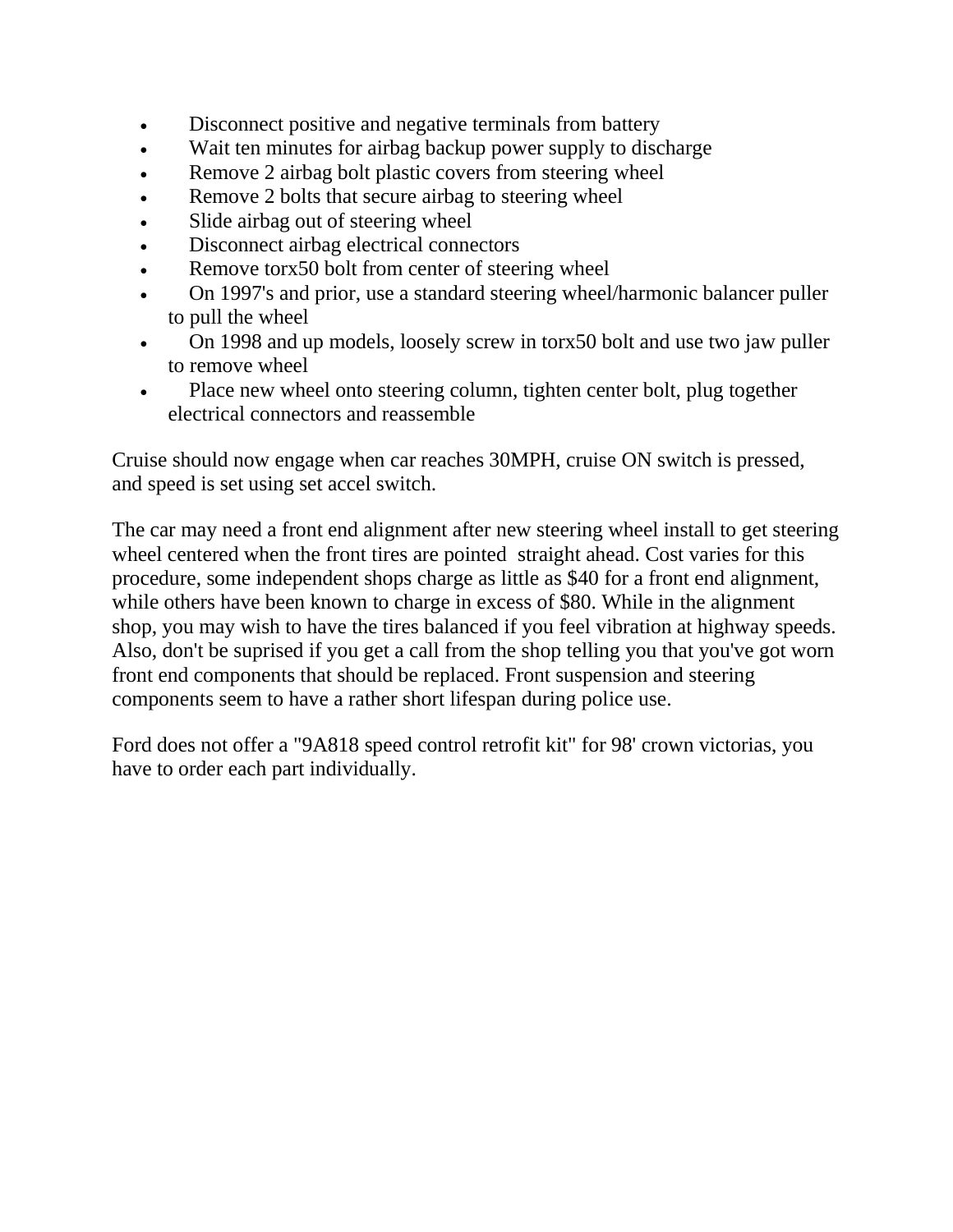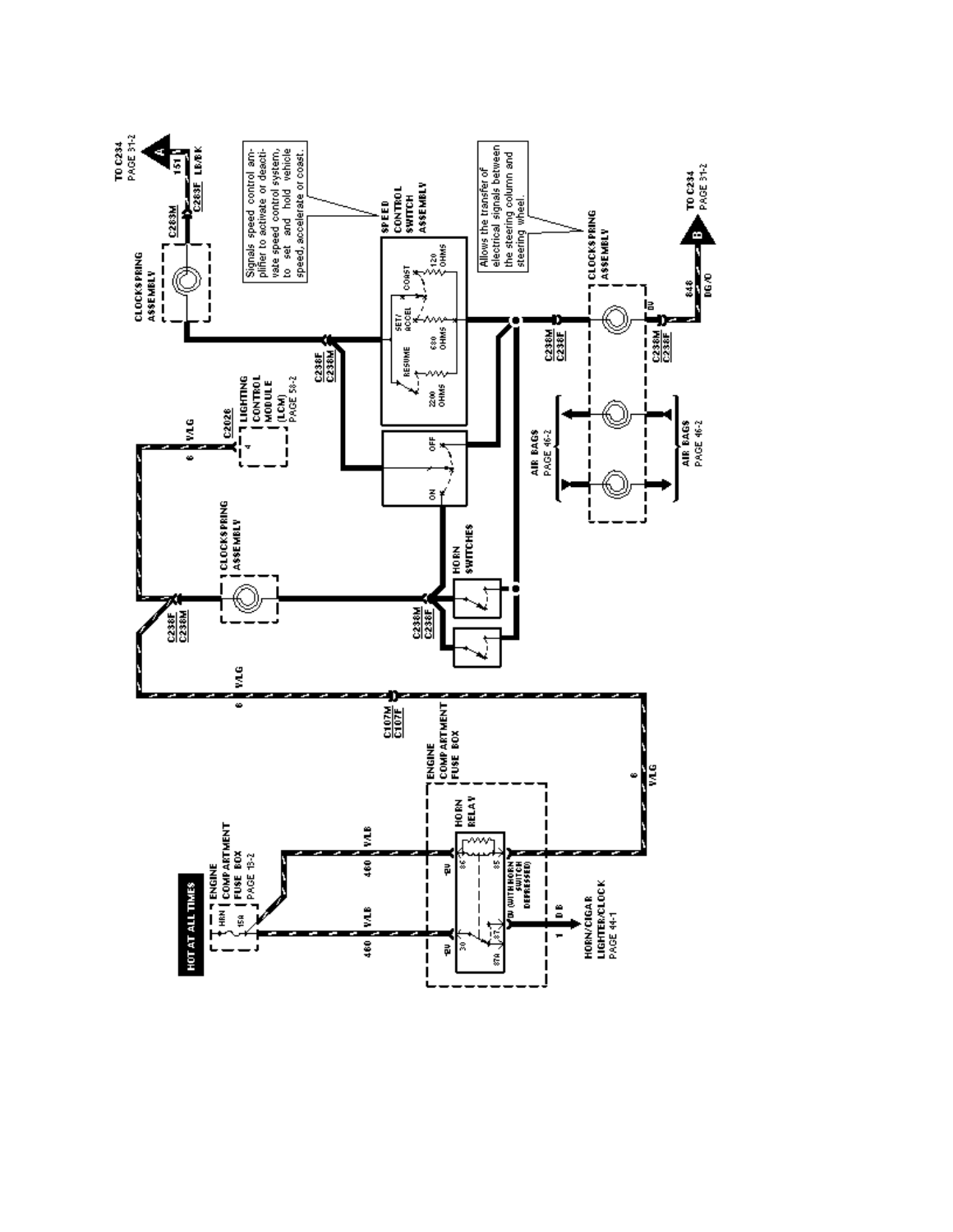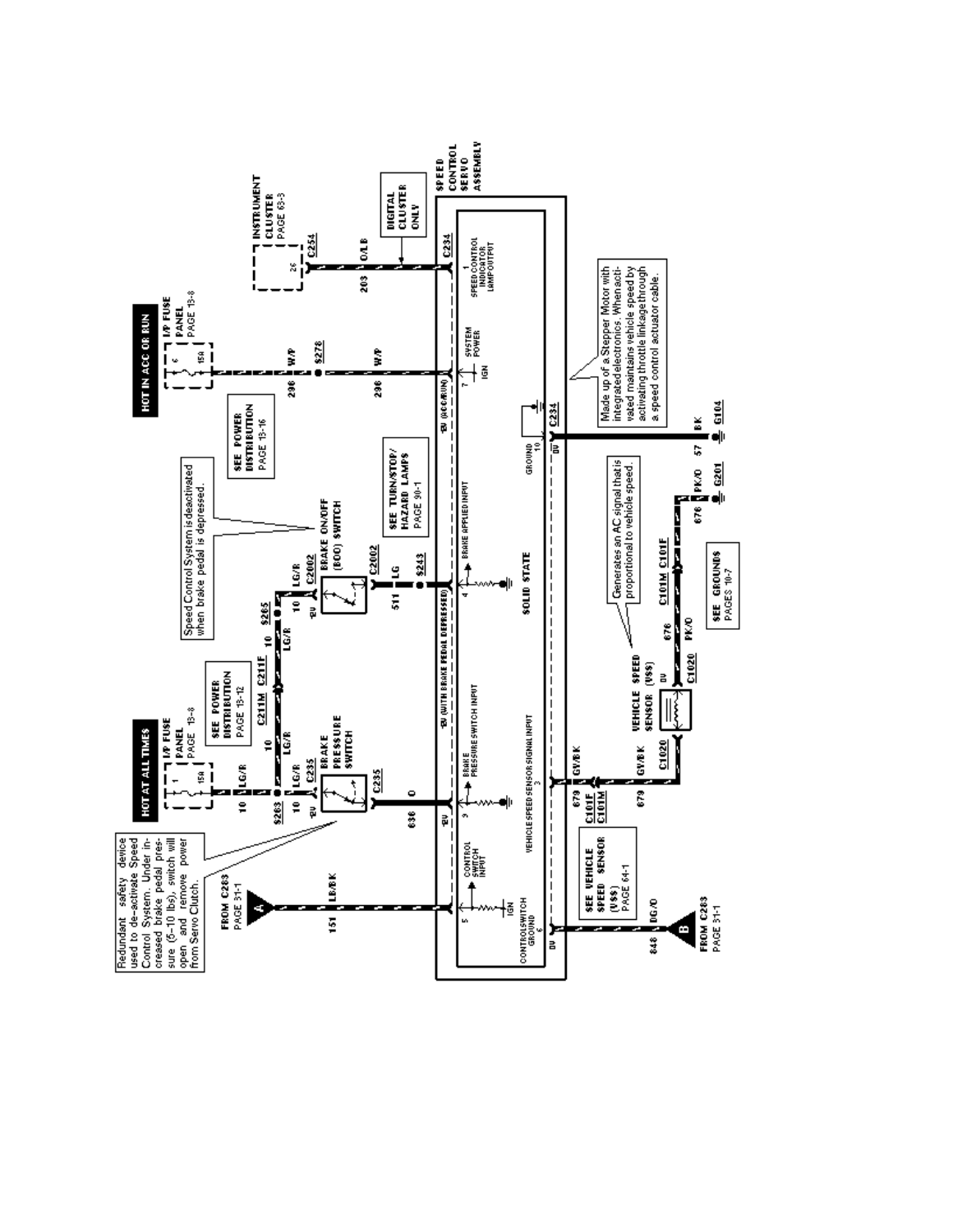| 3<br>9<br>10<br>5<br>6<br>* WITH DIGITAL CLUSTER<br>C234 (BLACK) |                                           |                                            |  |  |
|------------------------------------------------------------------|-------------------------------------------|--------------------------------------------|--|--|
| SPEED CONTROL SERVO                                              |                                           |                                            |  |  |
| <b>PIN</b>                                                       | <b>CIRCUIT</b><br><b>CIRCUIT FUNCTION</b> |                                            |  |  |
| 1                                                                | *203 (O/LB)                               | Speed Control Indicator Lamp               |  |  |
| $\overline{\mathbf{c}}$                                          |                                           | Output<br>NOT USED                         |  |  |
| 3                                                                | 679 (GY/BK)                               | Vehicle Speed Sensor (VSS) Signal<br>Input |  |  |
| 4                                                                | 511 (LG)                                  | Brake Pedal Position (BPP) Switch<br>Input |  |  |
| 5                                                                | 151 (LB/BK)                               | Speed Control Switch Input                 |  |  |
| 6                                                                | 848 (DG/O)                                | Speed Control Switch Ground                |  |  |
| 7                                                                | 296 (W/P)                                 | Power (Hot in Run and Acc)                 |  |  |
| 8                                                                |                                           | NOT USED                                   |  |  |
| 9<br>10                                                          | 636 (O)<br>676 (PK/O)                     | Speed Control Deact Switch Input<br>Ground |  |  |

*Note: For vehicles without speed control, a cap containing a shorting bar is placed over the 10-pin servo connector. The shorting bar connects pins 6 and 10, providing a ground path for the steering wheel mounted horn switches. If this shorting bar is not present, the horn will not function. The part number for this item is F3TZ-14A666-A*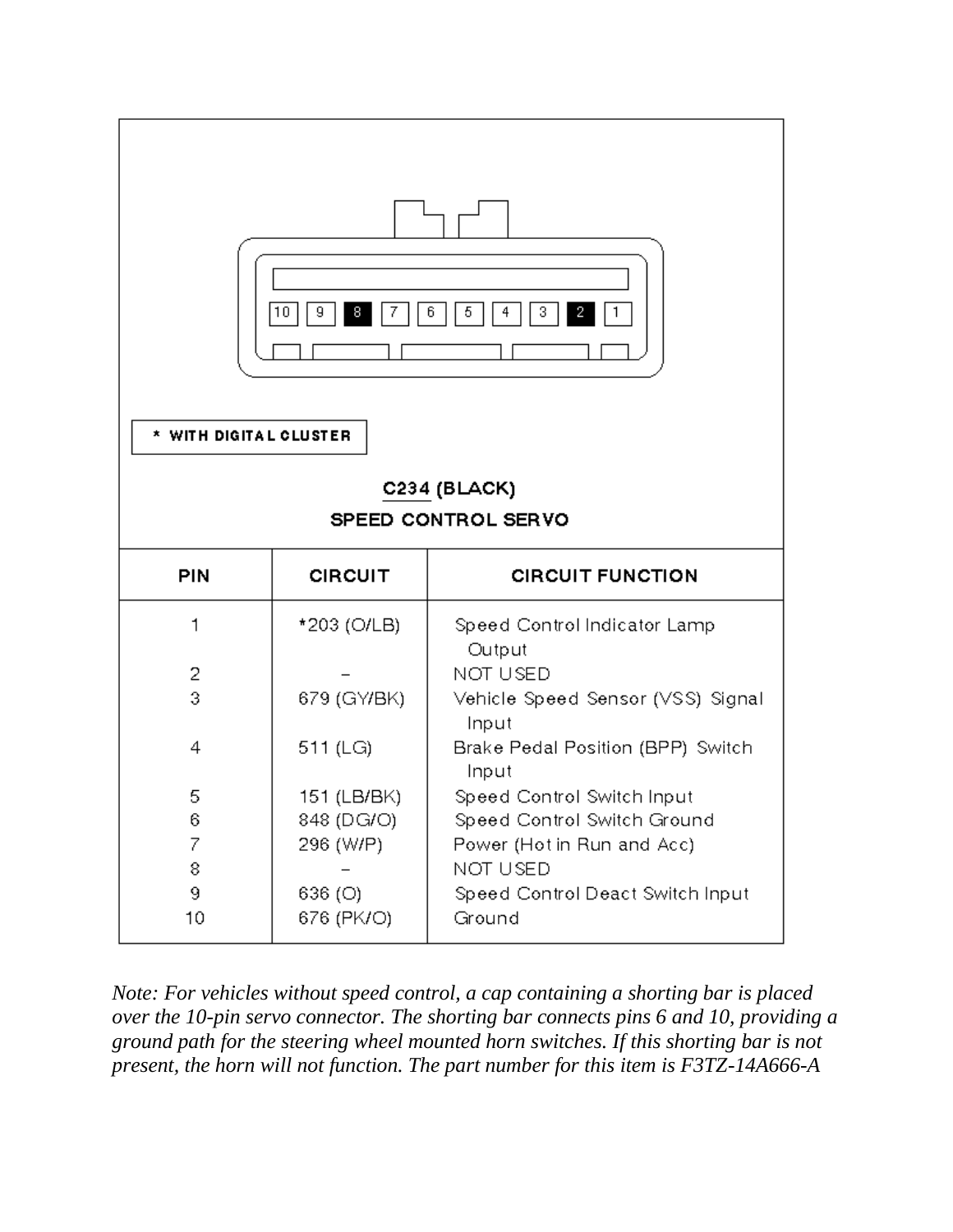Picture of the original non-cruise steering wheel installed in my 98' PI, the tool to the left is the two jaw puller used to remove the steering wheel from the column.



Below is a power adjustable pedal box and it's fixed counterpart. The blueish switch on the right is the speed deac switch used in 98+ vehicles. The switch held on using the yellowish retainer is the brake on/off (boo) switch. If your brake lights don't work and you "cant shift out of park", highly suspect boo switch or it's wiring has failed. The deac switch is only used by the cruise control system and failure typically will not cause any symptoms other than a cruise control system that doesn't work.

(To view more pictures of the below components, [click here\)](http://www.idmsvcs.com/2vmod/powerpedals/index.html)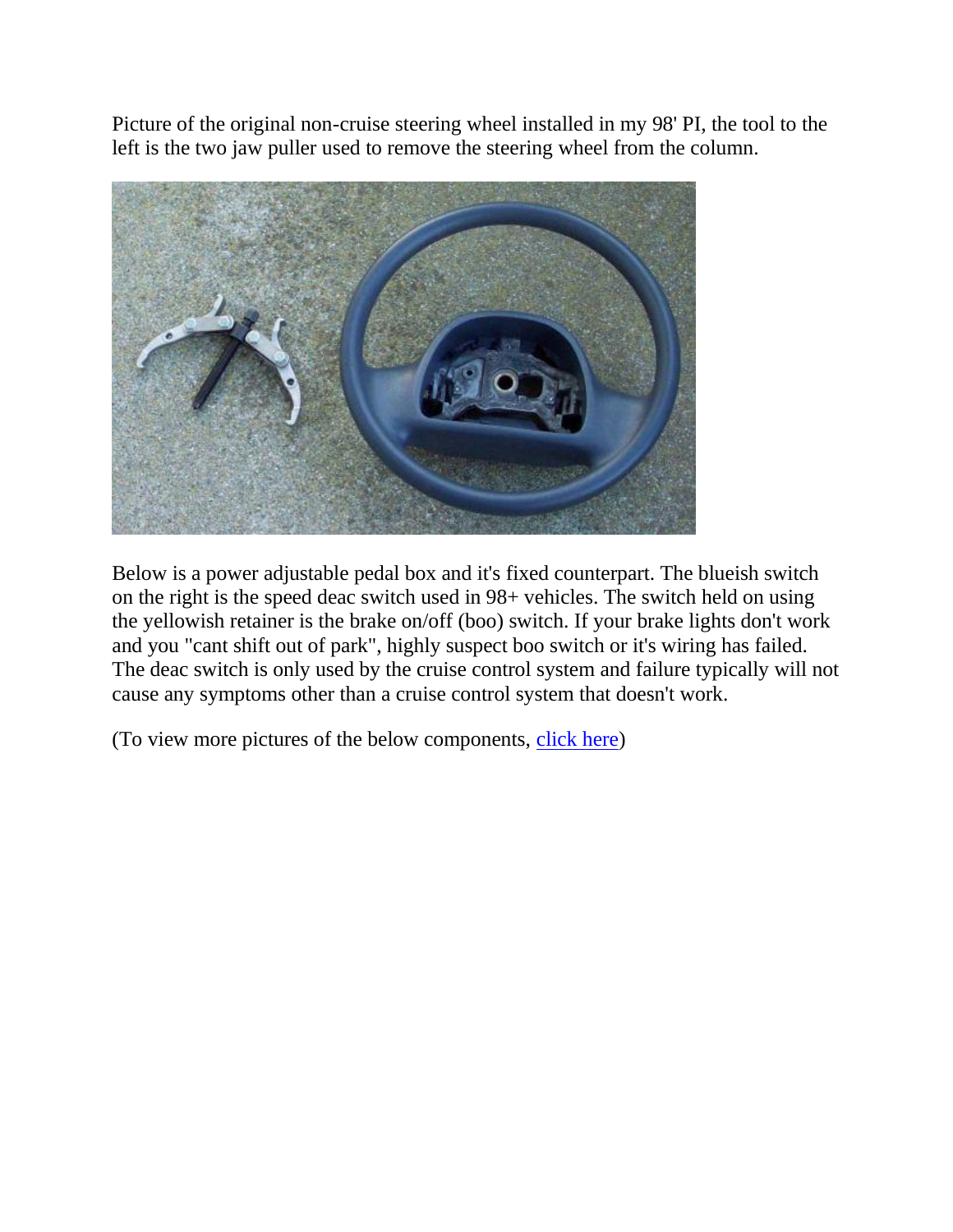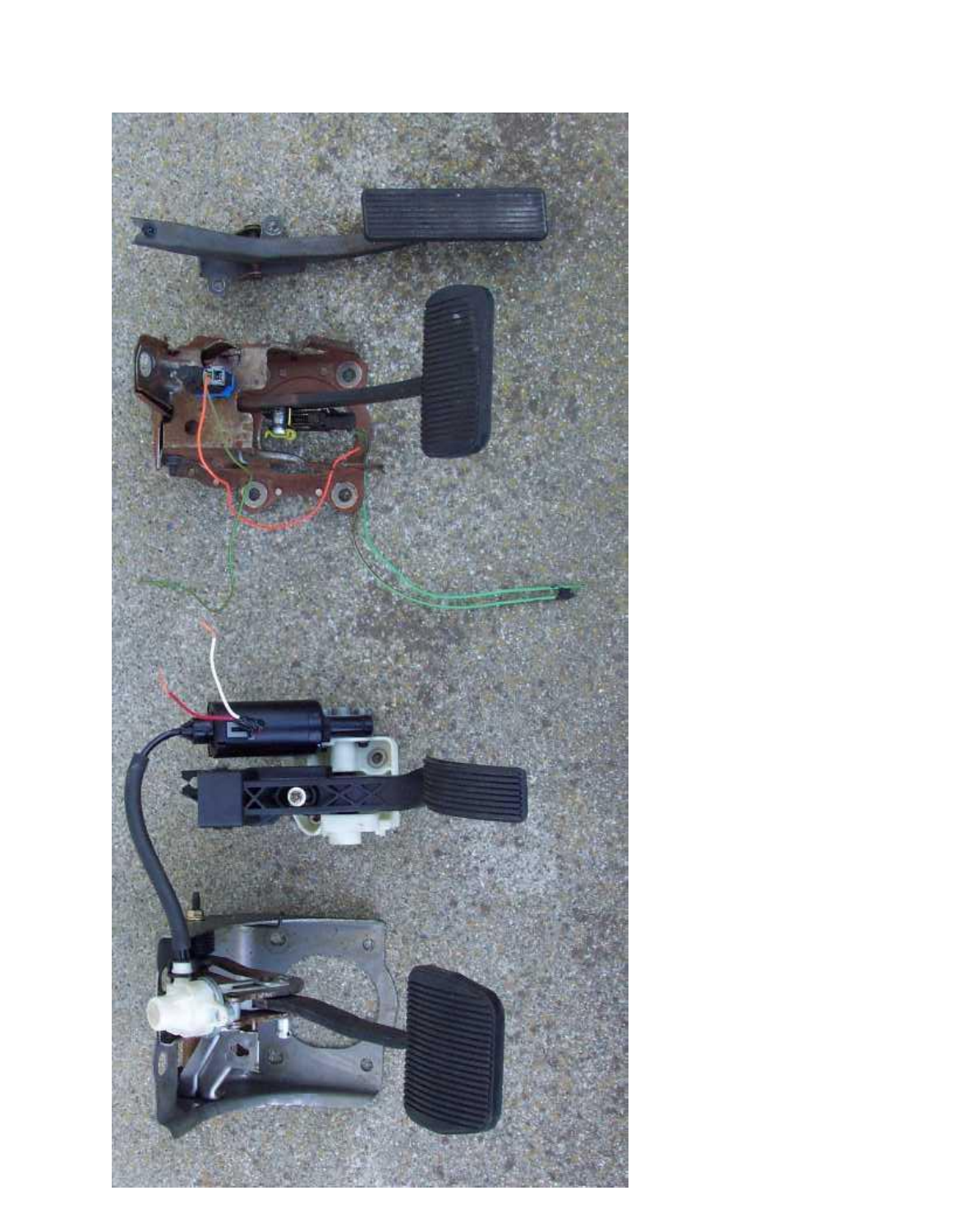And here's a closeup of the speed control deac switches from a 98' crown victoria and a 01' grand marquis



Note the electrical connector on the sensor mounted to the metal housing of the master cylinder, that's the brake pressure (DEAC) switch used in 1996-1997 crown victorias. Some 1992-1997 crownvics will instead have the deac switch located on the proportioning valve below the master cylinder.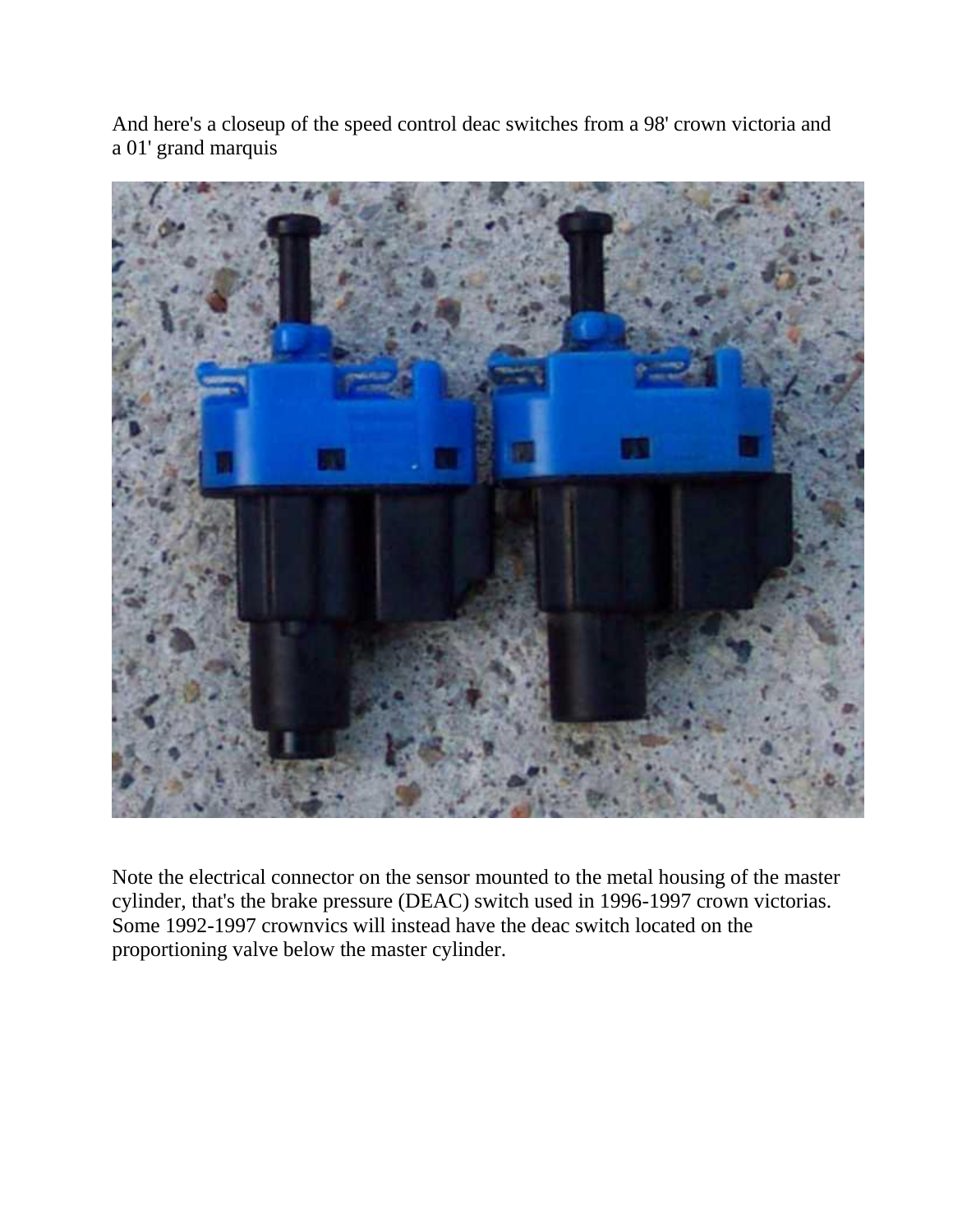

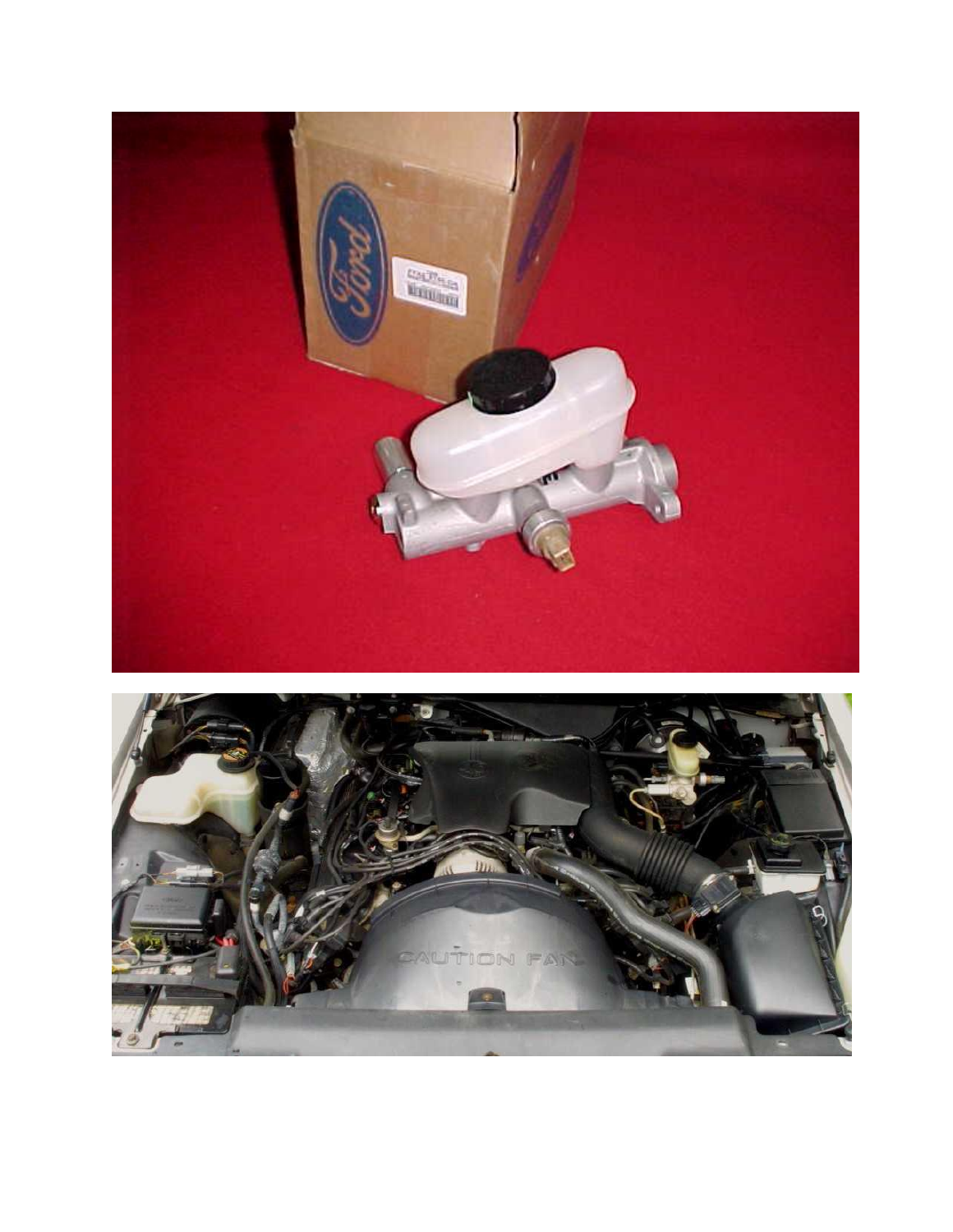

#### **Troubleshooting:**

If cruise control still doesn't opearte properly, below are some troubleshooting hints:

- Keep in mind that the basic operating principle of the cruise control system is to monitor the vehicle speed and mechanically move the throttle linkage like the vehicle operator would by pressing the accelerator pedal. And this is why you should not use the cruise control on roads with a low coefficent of friction (i.e. rain or snow) because the cruise system will sense the deceleration when you go through a puddle and attempt to accelerate the car causing it to "spinout".
- Physically make sure that the servo and actuator cable are present. It's common for police departments to swap wear components such as steering wheels among different vehicles. So just because you have a steering wheel with cruise switches, doesn't necessarily mean that you've got the rest of the needed components present.
- Make that the actuator cable is physically attached to the throttle body. On vehicles with a large amount of accelerator pedal depress/release cycles (i.e. inner city taxi cab), it's not uncommon to find the plastic where the cable meets with the ball stud of the throttle body wears in such a way that the cable will pop off at random intervals in time. If you find the linkage cable just laying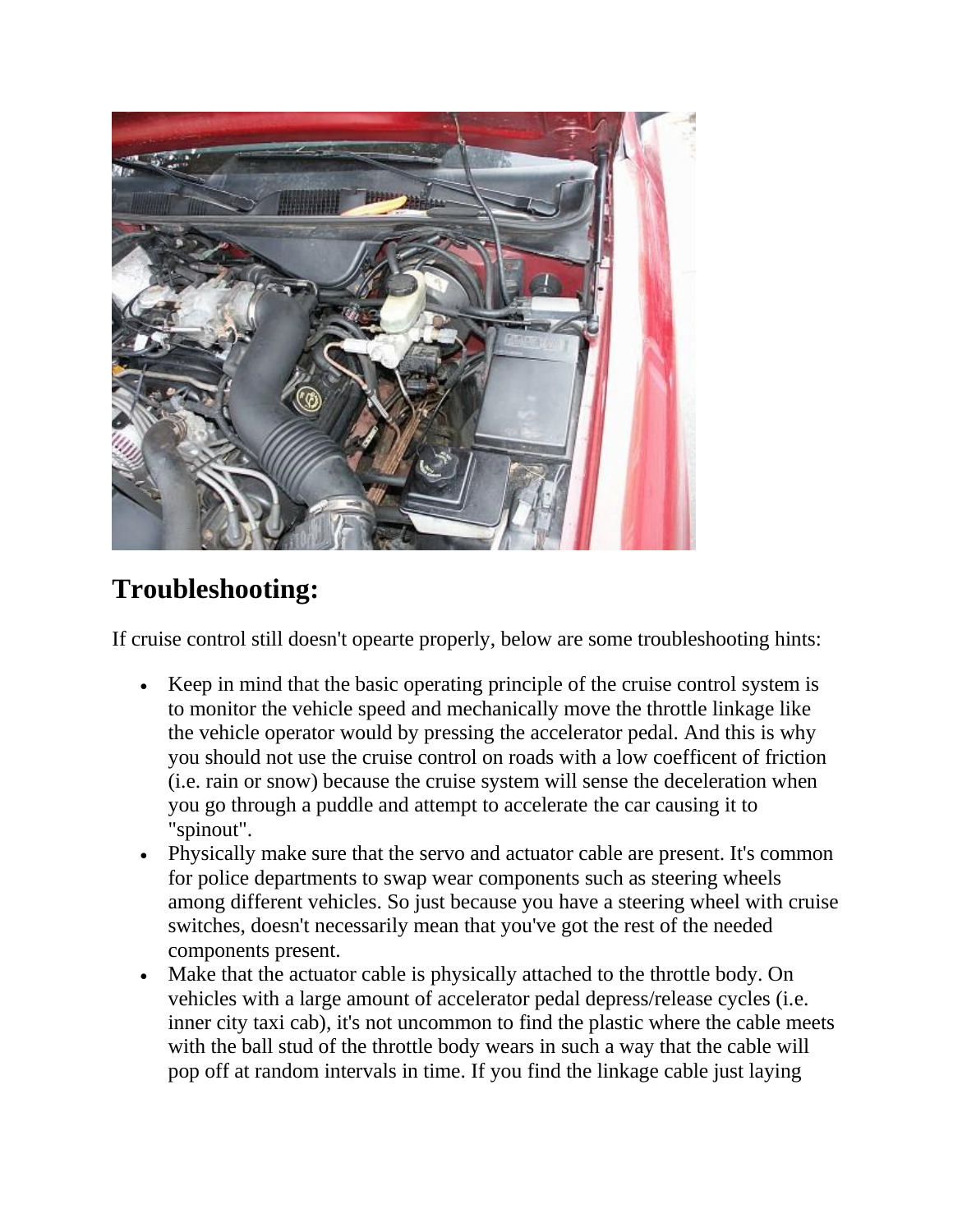loose inside the engine bay, chances are that it's worn and in need of replacement.

- A multimeter with volt and ohm measurment capability is a must have device for accuratetly diagnosing a malfunctioning cruise control setup. The meter can be of the \$20 walmart or radioshack variety and doesn't need to be anything fancy. But a "testlight" is not an acceptable substitute.
- On the old 92-97 vehicles, carefully inspect the speed deac switch mounted to the brake master cylinder. If it fails, it can cause the speed control system to become inoperative. It could also vent the hydraulic system to the ouside air which could turn into an expensive repair should significant amounts of water or other debris accumulate inside the abs hydraulic control unit. As mentioned previosuly, 98+ vehicles use a switch mounted to the brake pedal box inside the car instead of the master cylinder under the hood.
- With the large number of hours that police officers sit in their cars, it's not uncommon to find human dander, and food & skin oils have accumulated significantly enough inside the switches that they don't work properly. If you've found that the cruise switch resistance is out of range at the connector plug, spraying some contact cleaner or wd40 inside the cruise switches may temporarily bring the switch resistances back within to allow for further diagnostics. But cruise switches are sealed and not designed to be "cleaned", so if you spray something inside the switches, you should replace the switches with new service assemblies.
- Clocksprings are wear items because they flex everytime the steering wheel is turned. If your cruise control became inoperative around the same time that your airbag light started flashing or horn failed to function, and you find that the cruise switch resistances are out of range, suspect that the clockspring has failed.
- The cruise control "ON" switch gets a low current  $+12v$  signal through the horn relay engagement coil. So if the horn relay is not present or if there is a wiring fault between the horn switches and the relay, the cruise control probably won't work either.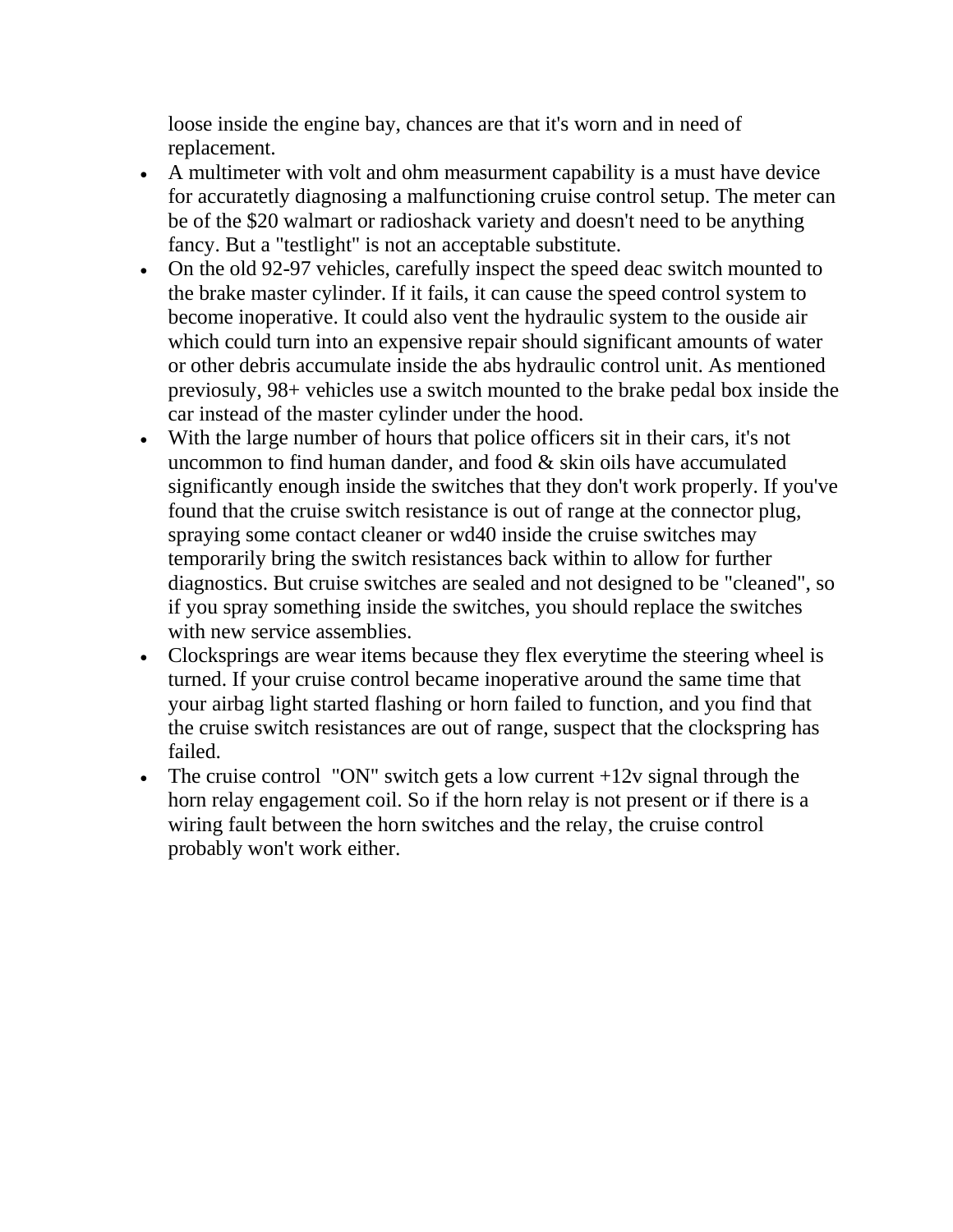| 3<br>9<br>10<br>6<br>8<br>5<br>* WITH DIGITAL CLUSTER<br>C234 (BLACK)<br>SPEED CONTROL SERVO |                                           |                                            |  |  |
|----------------------------------------------------------------------------------------------|-------------------------------------------|--------------------------------------------|--|--|
| <b>PIN</b>                                                                                   | <b>CIRCUIT</b><br><b>CIRCUIT FUNCTION</b> |                                            |  |  |
| 1                                                                                            | *203 (O/LB)                               | Speed Control Indicator Lamp               |  |  |
| $\overline{\mathbf{c}}$                                                                      |                                           | Output<br>NOT USED                         |  |  |
| 3                                                                                            | 679 (GY/BK)                               | Vehicle Speed Sensor (VSS) Signal          |  |  |
| 4                                                                                            | 511 (LG)                                  | Input<br>Brake Pedal Position (BPP) Switch |  |  |
|                                                                                              |                                           | Input                                      |  |  |
| 5                                                                                            | 151 (LB/BK)                               | Speed Control Switch Input                 |  |  |
| 6                                                                                            | 848 (DG/O)                                | Speed Control Switch Ground                |  |  |
| 7                                                                                            | 296 (W/P)                                 | Power (Hot in Run and Acc)                 |  |  |
| 8                                                                                            |                                           | NOT USED                                   |  |  |
| 9                                                                                            | 636 (O)                                   | Speed Control Deact Switch Input           |  |  |
| 10                                                                                           | 676 (PK/O)                                | Ground                                     |  |  |

For cruise control to engage,

 Pin 3 must have a valid vss signal on it. If your speedometer is accurate, then there's a high probability that this signal is also accurate at the cruise servo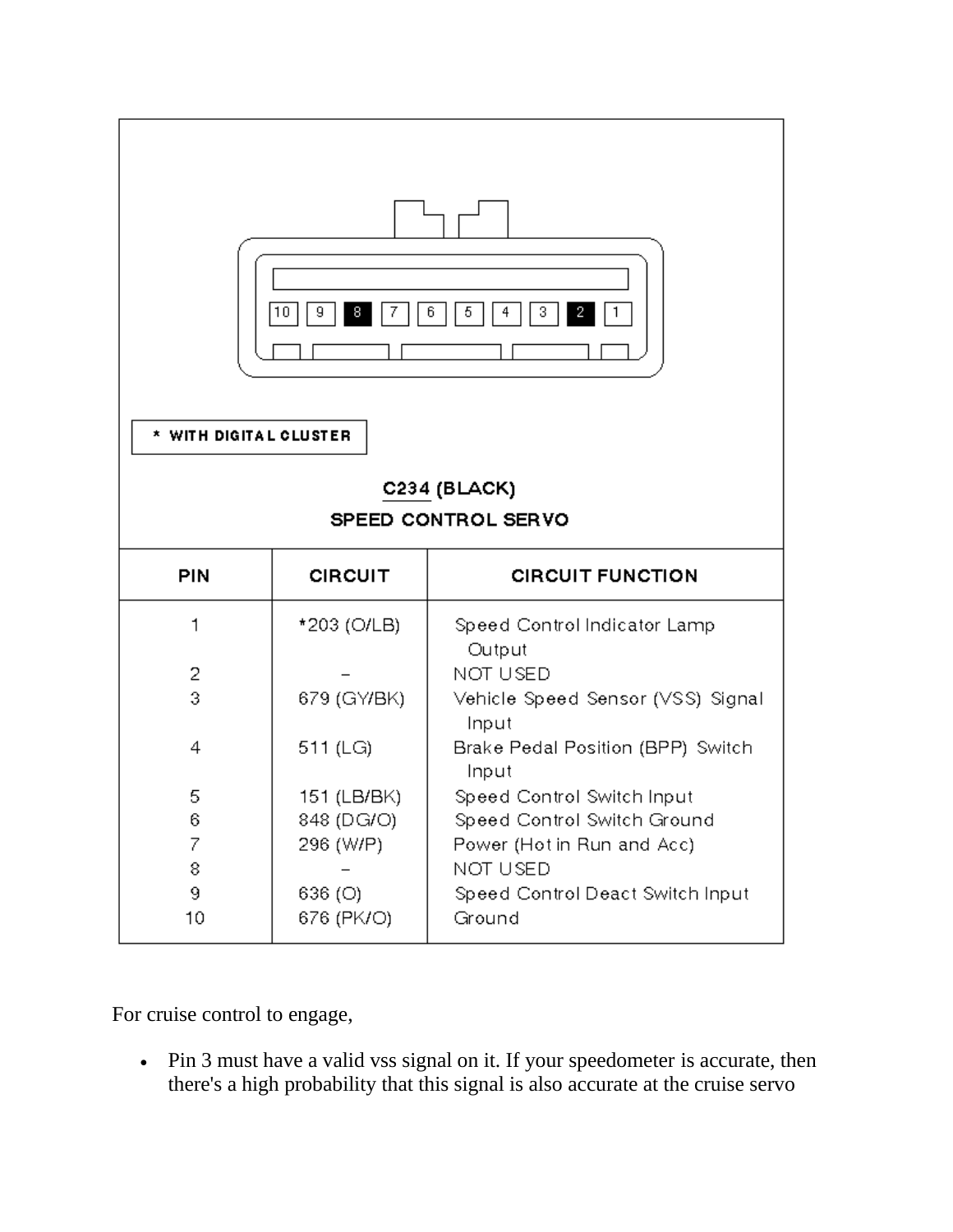because both devices get data from the same sender. But do keep in mind that there could be a wiring fault in between the two.

- Pin 4 should be at 0V because it has a ground path through the brake light filaments
- Pins  $5 \& 6$  should have valid steering wheel cruise switch data. To check the on button, connect a voltmeter between the two pins. Pressing the ON button should register  $+12V$ . To check the rest of the switches, connect an ohmmeter between the two pins. Pressing  $\text{OFF} = 0$  Ohms. Coast=120 Ohms. Set Accel=680 Ohms. Resume=2200 Ohms. The cruise servo accepts a 10% deviance from the stated values. For example, it's acceptable for the coast switch to fall anywhere within the 108-132 range. And also if you see the resistance values vary significantly when you have an assistant turn the steering wheel while holding the cruise switches, suspect the clockspring has failed.
- $\bullet$  Pin 7 should read +12V when the ignition key is in the run or accessory positions
- Pin 9 should read  $+12V$  with the brake pedal released
- Pin 10 is ground. Disconnect the battery and measure the resistance between a ground source and this pin if you suspect a problem.

Additionally, Ford has released a Technical Service Bulletin (TSB) about Cruise Control Diagnostics with some additional service tips. [TSB 06-08-05 is avaliable by](http://www.idmsvcs.com/2vmod/cruise/tsb060805.pdf)  [clicking here.](http://www.idmsvcs.com/2vmod/cruise/tsb060805.pdf) But do note that crown victoria police interceptors do not have a cruise control engaged light on the instrument panel, so you will need to manually probe the appropriate circuit on the cruise control servo electrical harness to monitor the voltage pulses that would represent lightbulb flashes in the tsb.

*Note: Some fleet "mechanics" with unlimited access to multiple crown vics just swap cruise control components between vehicles until the cruise control system starts to work again. While not recommended, the "brute force" method is often effective because of the limited number of parts in the speed control system. But then again, the same "mechanics" would probably never get the cruise control system to function again if the true cause of the problem was with the dashboard electrical harness.*

#### **Miscellaneous:**

 Motor Age magazine had an article in the October 2002 issue with some information on ford cruise control components. [Click here to view the article in](http://www.idmsvcs.com/2vmod/cruise/motoragecruise/index.html)  [question.](http://www.idmsvcs.com/2vmod/cruise/motoragecruise/index.html)